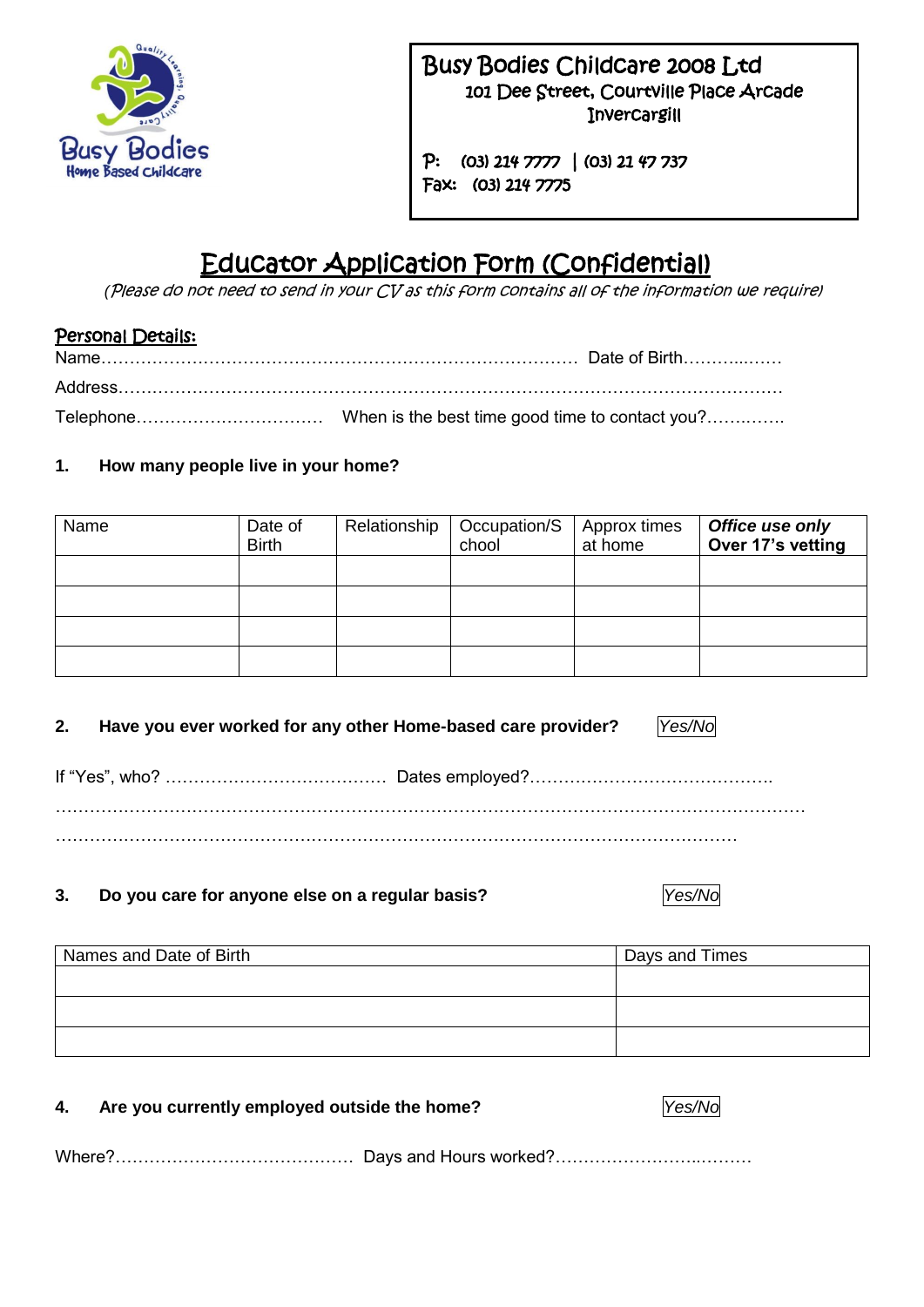

| 5. | How have you spent the last two years (ie: employed/studying?) |       |
|----|----------------------------------------------------------------|-------|
|    |                                                                |       |
| 6. | Are you involved in any community groups?                      | /es/l |
|    | If "Yes", then what?                                           |       |

**7. Is your family supportive of you caring for other children in your home?**  $\overline{z}$  $\mathcal{L}$ 

*Yes/No*

**8. Please give details of two professional referees you authorise us to contact:** *(not related to you)*  $\sim$  $\mathbf{C}$ .

| Name: | <b>Address:</b> | Phone: | <b>Occupation:</b> |
|-------|-----------------|--------|--------------------|
|       |                 |        |                    |
|       |                 |        |                    |
|       |                 |        |                    |
|       |                 |        |                    |

| 9.  | Do you and your children attend an early childhood service?                                                                                                                                                                                  | Yes/N  |
|-----|----------------------------------------------------------------------------------------------------------------------------------------------------------------------------------------------------------------------------------------------|--------|
|     |                                                                                                                                                                                                                                              |        |
| 10. | Do you or your family suffer from health problems, illnesses that could affect the<br>responsibilities of caring for children? E.g. Depression.<br>Do you take any medication that could affect your ability to cope and work with children? |        |
| 11. | Do you (or anyone in your household) smoke?                                                                                                                                                                                                  | Yes/No |
|     | Are you prepared to provide a smoke free environment?                                                                                                                                                                                        | Yes/l  |
| 12. | Do you have pets?                                                                                                                                                                                                                            | Yes/No |
|     |                                                                                                                                                                                                                                              |        |
|     |                                                                                                                                                                                                                                              |        |
| 13. | Do you have any qualifications relevant to working with children?                                                                                                                                                                            | Yes/No |

If "Yes", please describe……………………………………………………………………………….